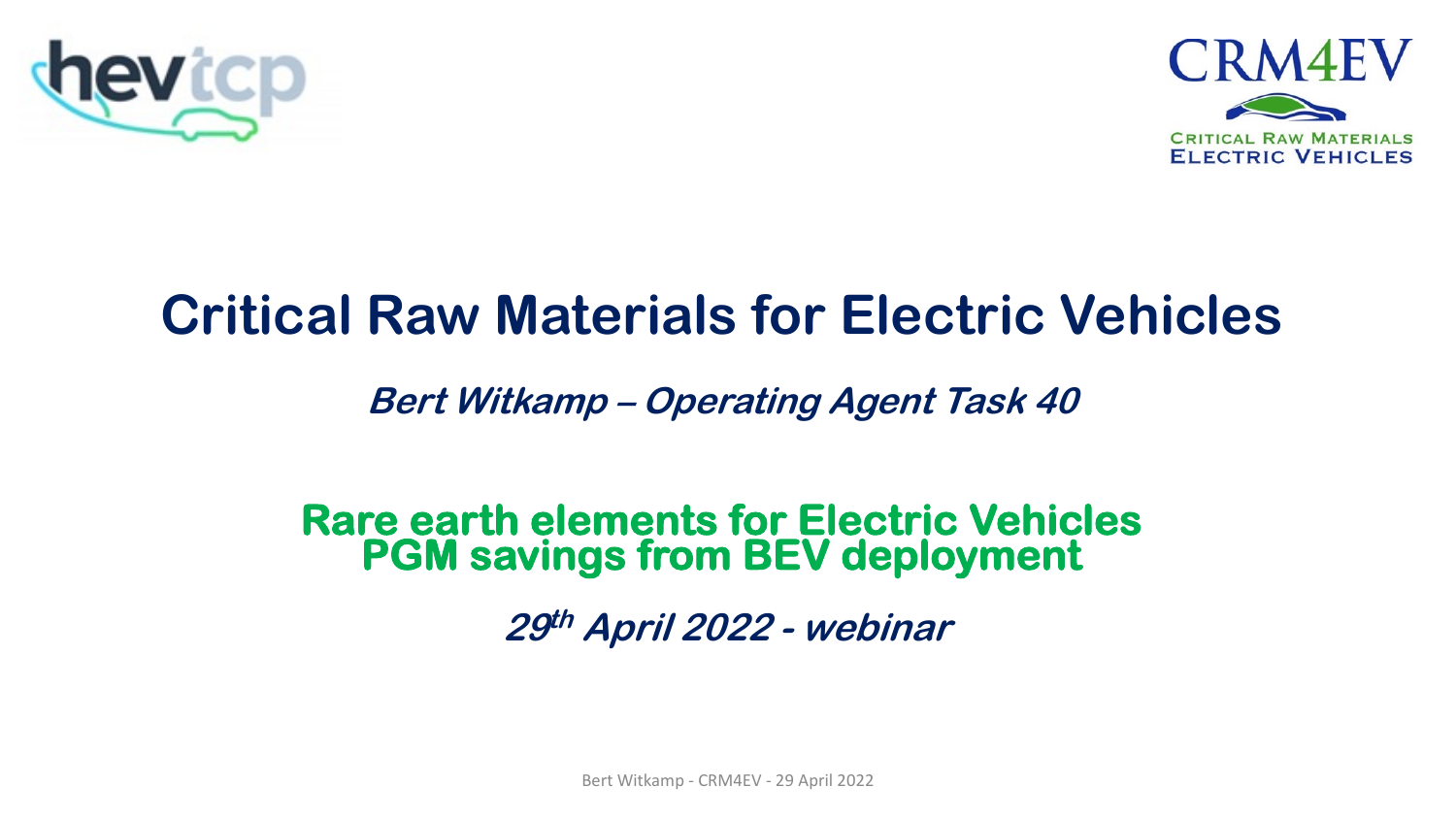### **Disclaimer**

- **The IEA HEV TCP is part of a network of autonomous collaborative partnerships focused on a wide range of energy technologies known as Technology Collaboration Programmes or TCPs. The TCPs are organised under the auspices of the International Energy Agency (IEA), but the TCPs are functionally and legally autonomous. Views, findings and publications of the HEV TCP do not necessarily represent the views or policies of the IEA Secretariat or its individual member countries.**
- **Views, findings and publications of the Task 40 CRM4EV (HEV TCP) do not necessarily represent the views or policies of the HEV Secretariat, HEV TCP or its individual member countries. Nor does it necessarily represent the individual Task 40 participants.**



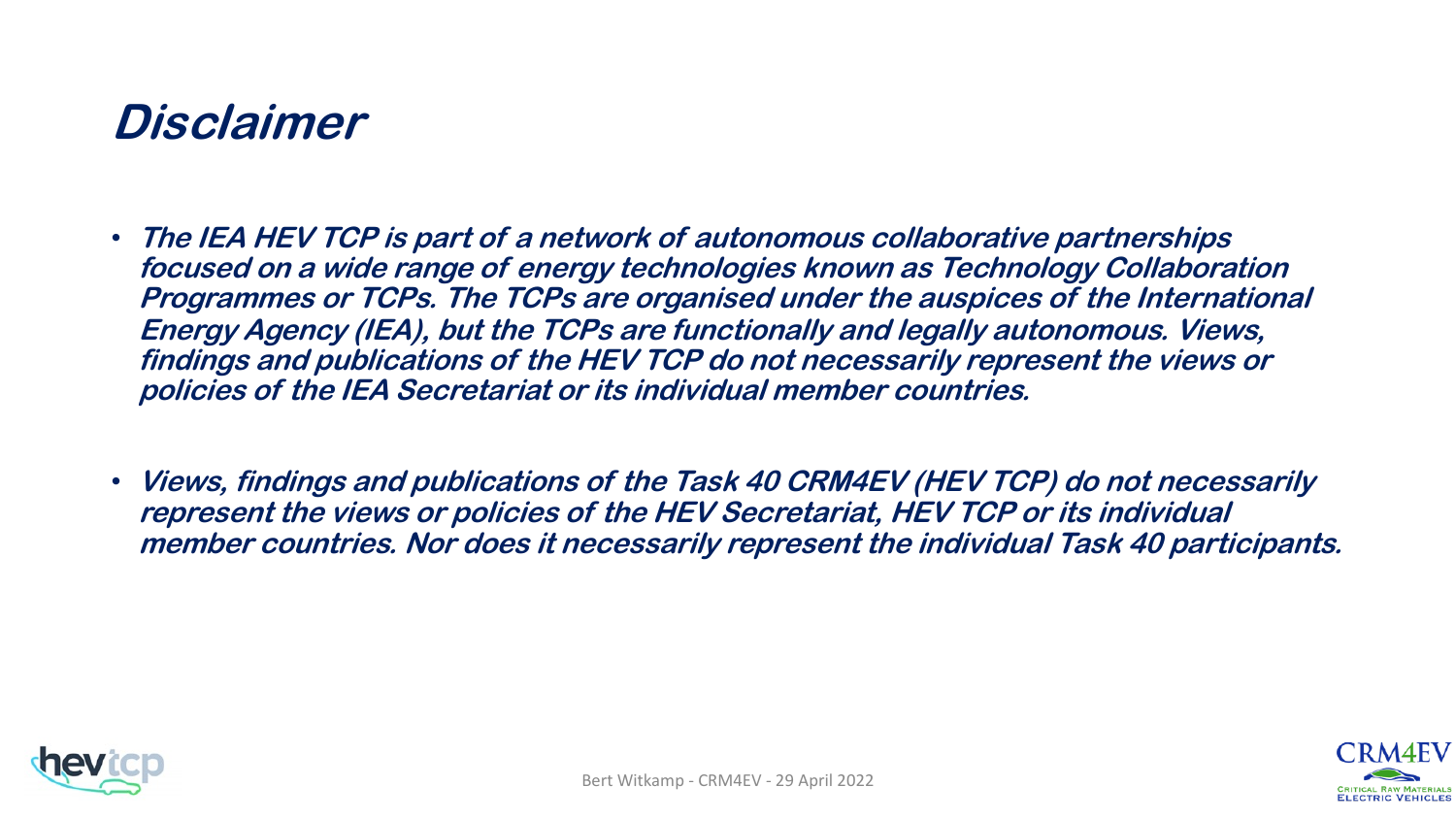# **Rare earth elements for EVs**

# **E-motors using Permanent Magnets**





Bert Witkamp - CRM4EV - 29 April 2022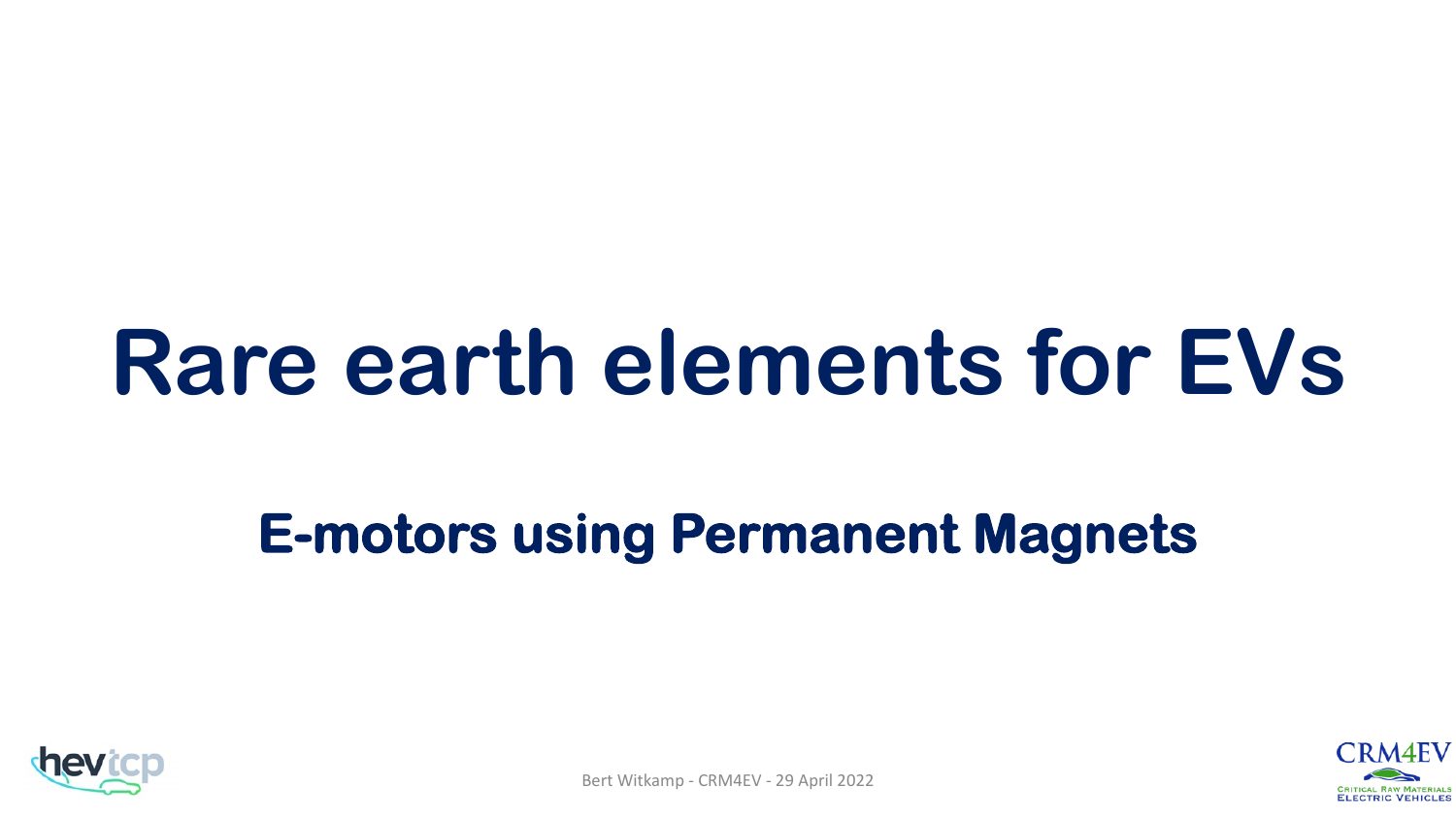# **Rare earths / Permanent magnets are NOT essential for EV e-motors! but "nice to have"**

#### **A common misunderstanding:**

**Forbes** 

**ENERGY** 

#### The Future Of EVs Depend On Rare Earths, Should The U.S. Still Delegate To China?

Ken Silverstein Senior Contributor @ I write about the global energy business. **Follow** 

Feb 6, 2022, 05:00pm EST

- Permanent magnet motors are more efficient than induction motors, especially at lower speeds. Permanent magnet motors are also smaller and lighter. However, induction motors are efficient at high speeds.
- Permanent magnetic motors are more expensive to produce as they contain rare earth metals. Mining for these metals is often harmful to ecosystems and very costly.
- OEMs can not afford to put all eggs in the Chinese rare earth basket and have or are developing alternatives. Many have said they have scrapped, plan to eliminate, or are scaling down rare earths in electric vehicles.
- Prices of neodymium oxide more than doubled during a nine-month rally in 2021; the U.S. Department of Commerce said in June it is considering an investigation into the national security impact of neodymium magnet imports.



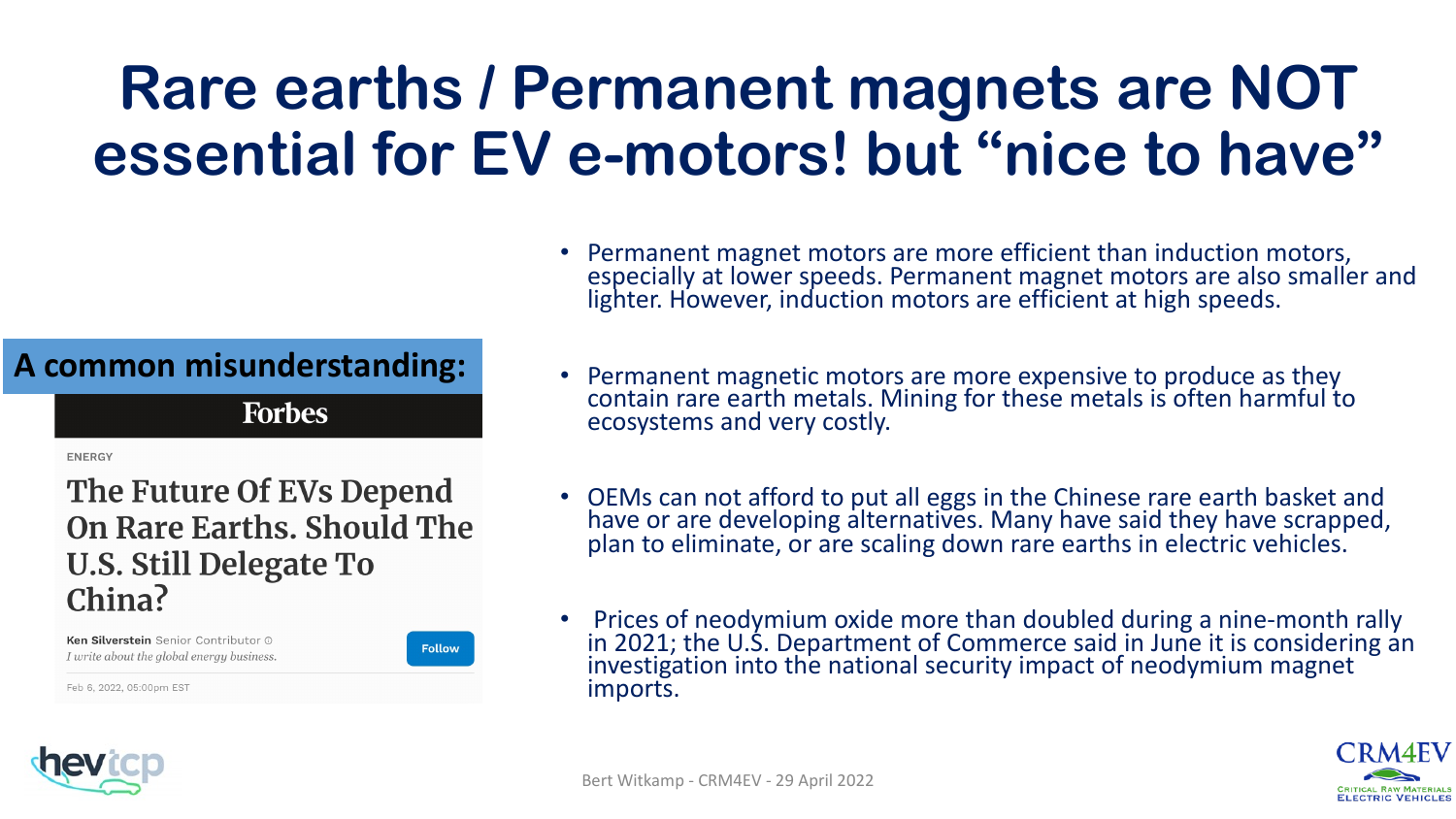### **Impact of rapid EV deployment on REO demand Especially Neodymium / Praeseodimium**

- EV growth is projected to accelerate and may reach 50% or higher market share by 2030
- PM demand for electric drive trains will dominate the use of Rare Earths in cars and have become the largest application area for PMs
- In a PM motor dominated market, RE demand will outstrip current global supply by 2030



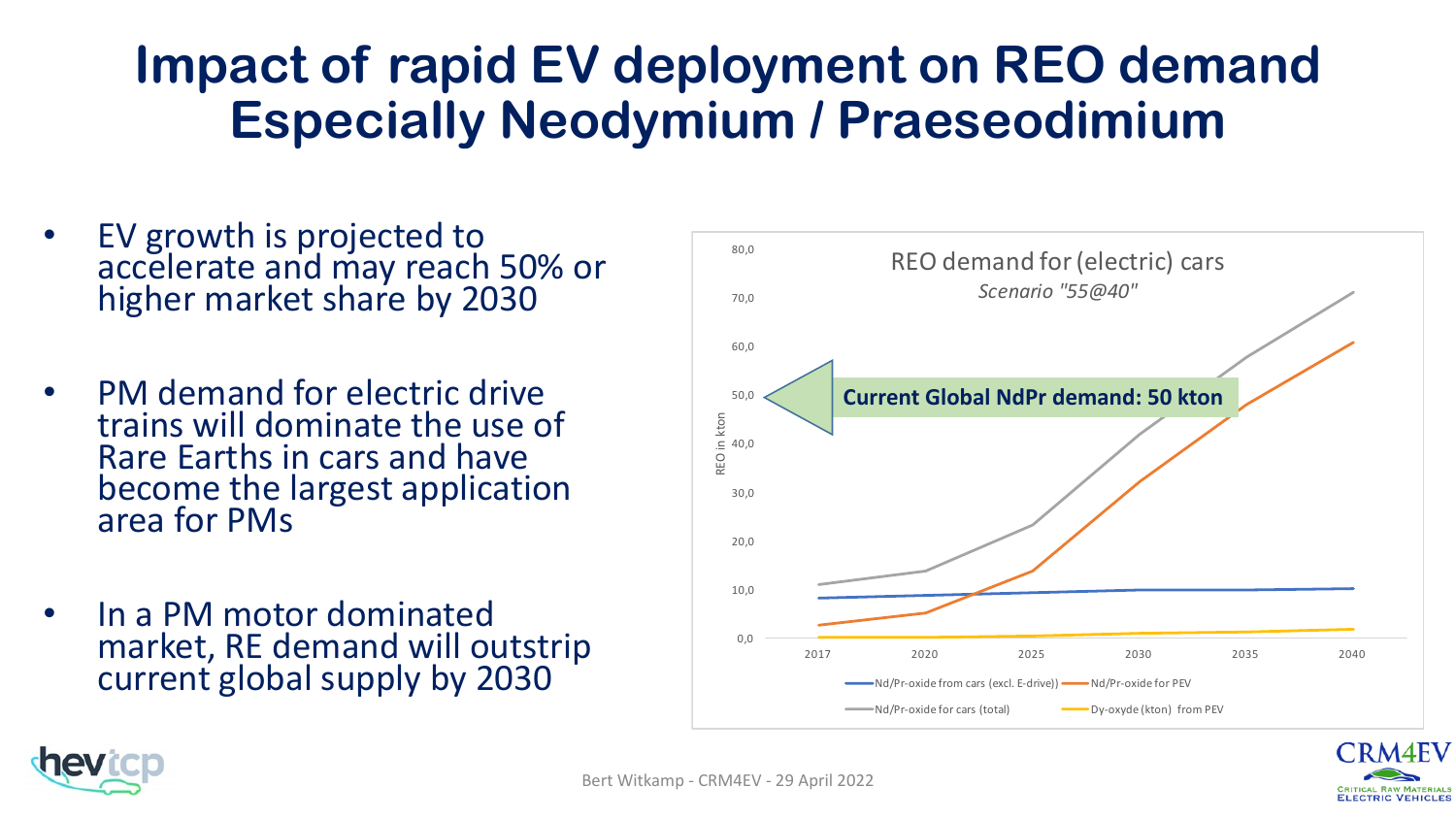### **The imbalance of the Rare Earths supply and demand**

- **Rare earths are mined as a mix** and the strong growth in PMs has resulted in an imbalance of supply and demand for the different rare earths.
- Over-supply of Cerium, Lanthanum and other Rare Earths has grown to 50,000 tons of Rare Earth Oxides (REOs) or 25% of total supply in 2016 and will continue increase.
- Permanent Magnets utilise 35% of RE volume but >90% of value.





Figure 3: Permanent magnets and catalysts are the largest rare earth demand drivers

**LECTRIC VEHICLES** 

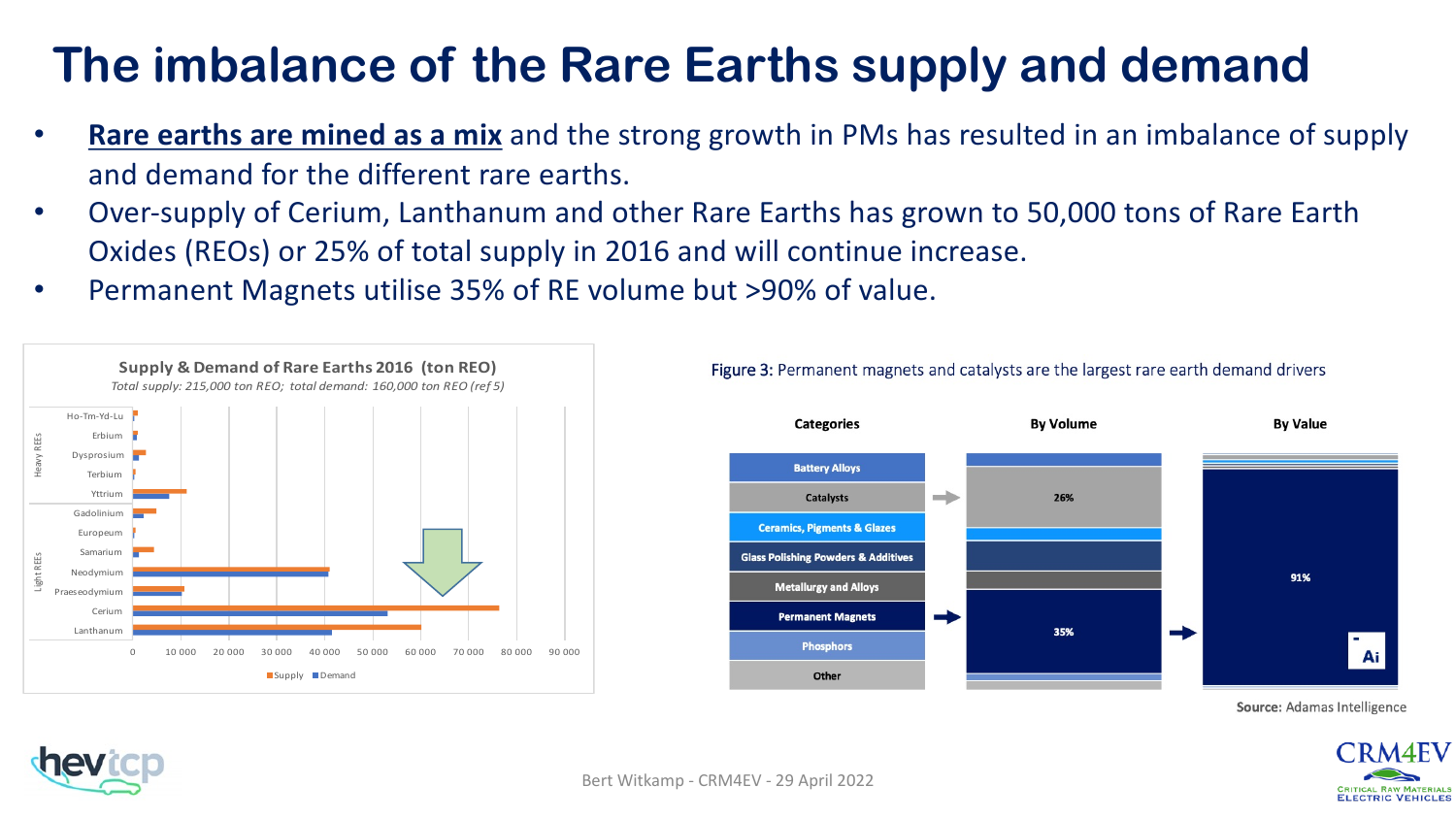# **Rare earths not necessary and better avoided for EVs**

- Rare earth market is not very transparent
- Shortages of Nd magnets are already predicted: 60 kton by 2030, 206 kton by 2035 or 1/3 of the total market
- Rare earths shortage for magnets by 2030 equal tot total Chinese production 2021, PM rare earth market (Nd/Pr/Dy) to triple by 2035
- **BUT the – always higher than expected – EV growth will only increase supply risks**
- **PMs are very important for off-shore windturbines !!**
- **Recycling PM/RE from cars is VERY COMPLEX, from windturbines very EASY**

*Market forecast: Adamas Intelligence (April 2022)*



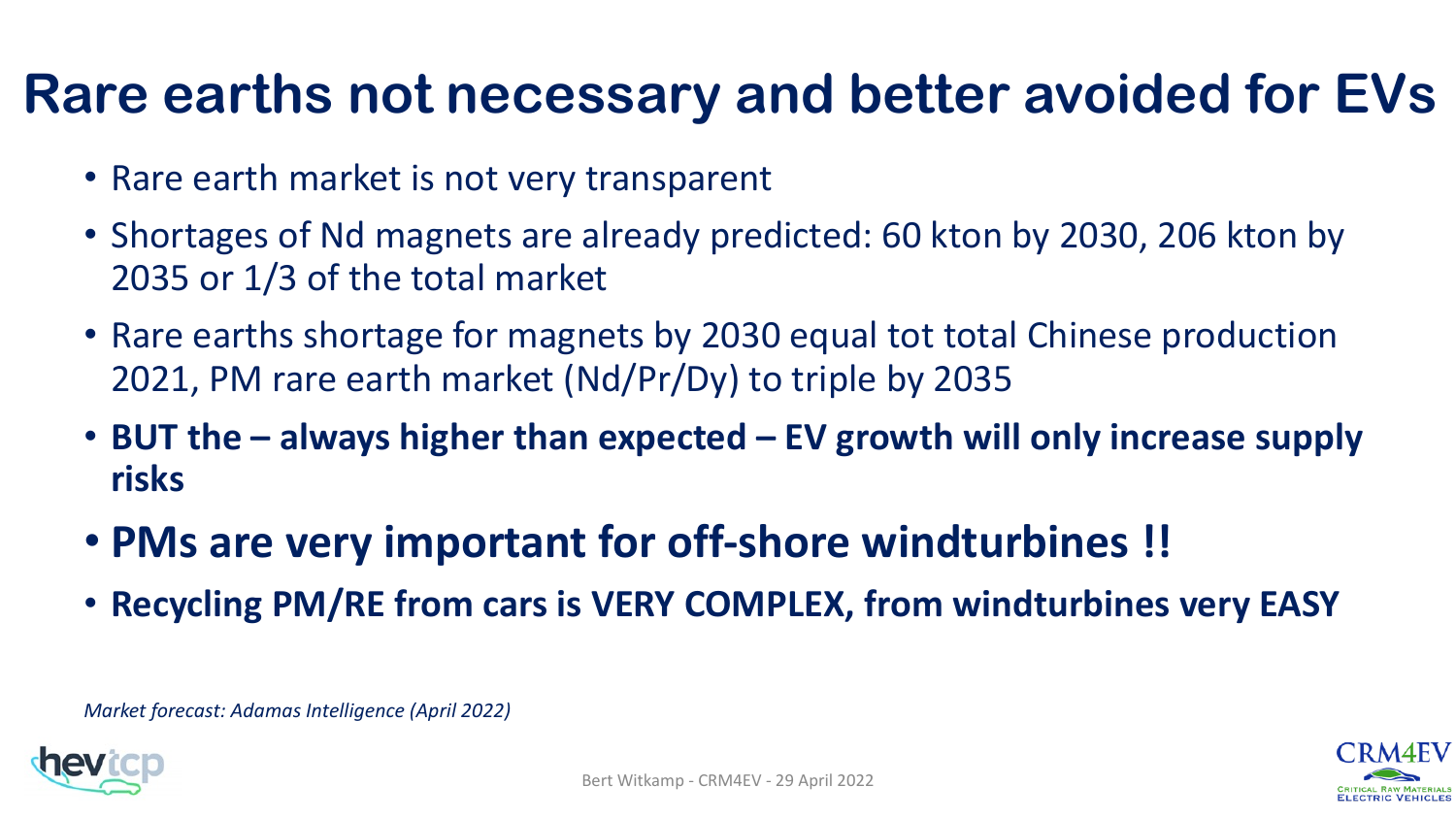# **PGM savings from BEV deployment**

# **Palladium – Platinum – Rhodium**





Bert Witkamp - CRM4EV - 29 April 2022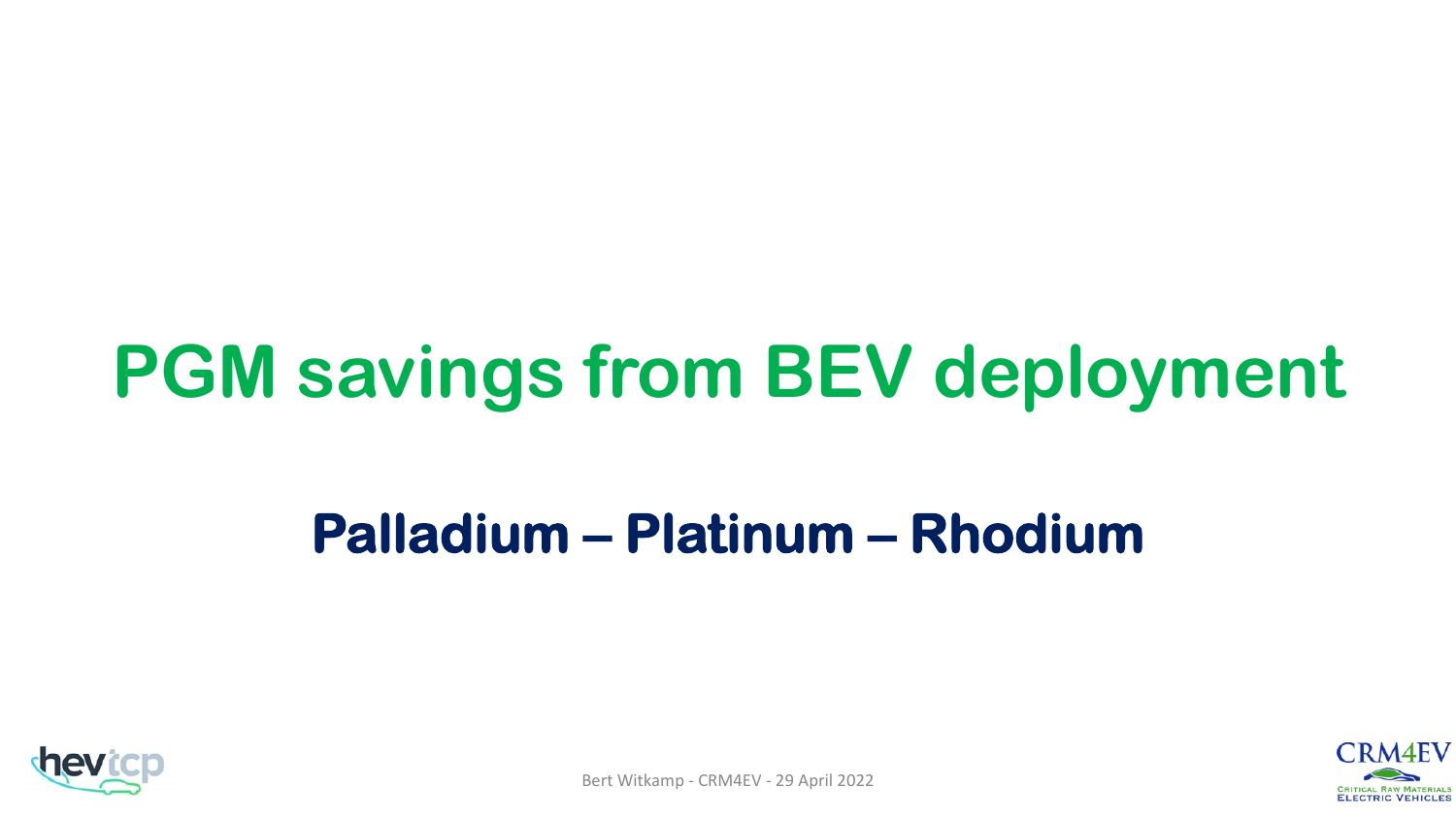# **Transition to BEV will transform PGM industry**

**PGM mining has significant environmental and social impacts as well as geopolitical risks**

#### **PGM avoided use ("savings") from PEV deployment** In thousands of ounce and as % of total Pt, Pd or Rd demand 500 7 savings of total demand per PGM % savings of total demand per PGM Savings in ounce per PGM (thousands) ousands 450 6 400  $(t)$ 5 350 PGM 300 4 250 ber 3 200 oun 150 2 100 1 50  $\geqslant$ 0 0 2014 2015 2016 2017 2018 2019 2020 2021 **Savings Pd** Savings Pt **Savings Rd** Pt savings % total demand -Pd savings % total demand -Rd savings % total demand

- BEV in 2021 have reduced the total net demand for PGM with 6%, for Pt this is 3%
- Pd and Rh are used primarily for gasoline cars and Pt for diesel cars and trucks, the shift from diesel to gasoline cars (Europe) will increase the demand for Pd/Rh autocatalysts.